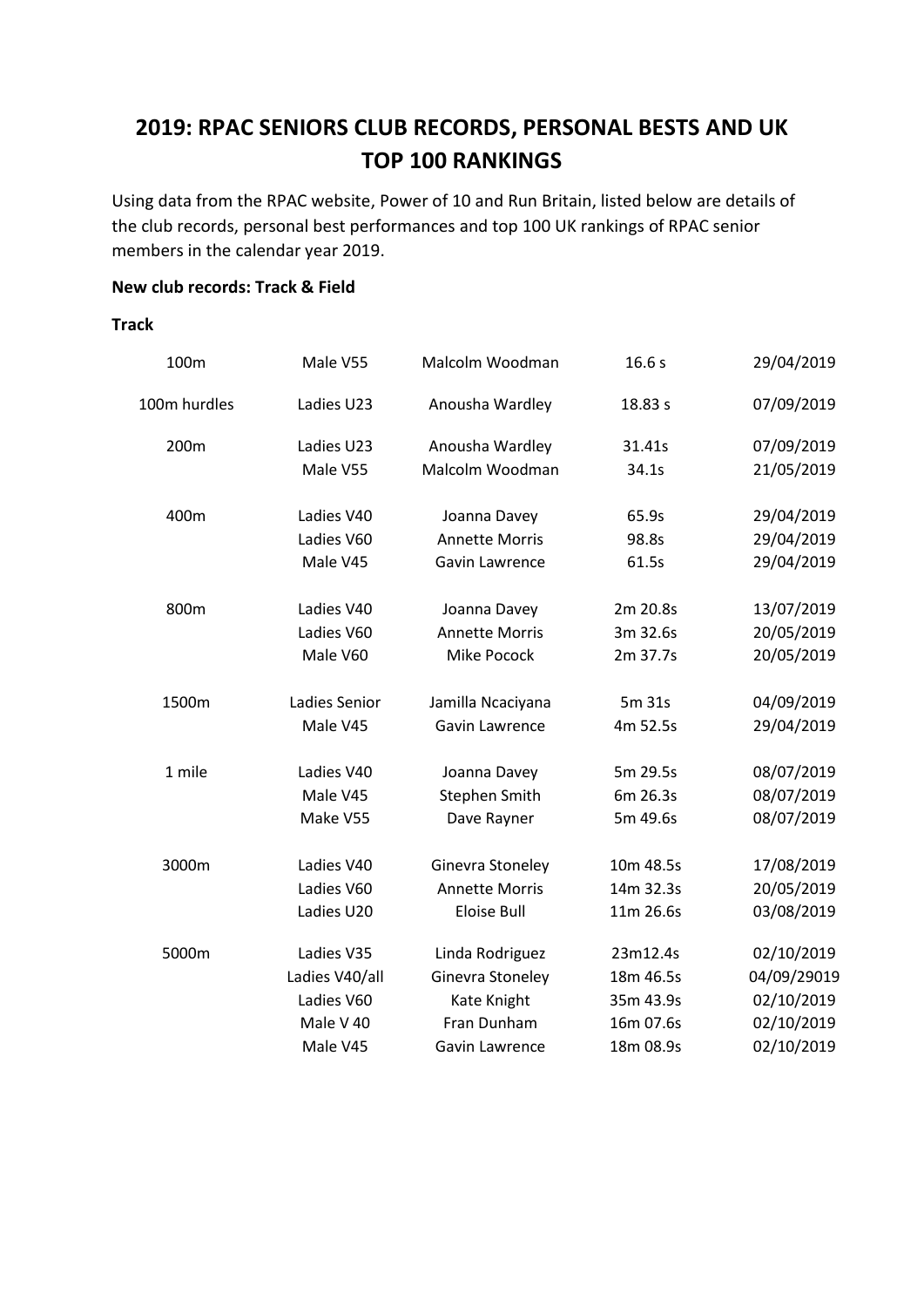#### **Field**

| High Jump        | Ladies U23 | Anousha Wardley  | 1.40 mtr     | 17/08/2019 |
|------------------|------------|------------------|--------------|------------|
| Long jump        | Ladies U23 | Anousha Wardley  | 3.98 mtr     | 08/09/2019 |
|                  | Ladies V40 | Ginevra Stoneley | 2.32 mtr     | 20/05/2019 |
|                  | Male V55   | Malcolm Woodman  | 2.89 mtr     | 08/07/2019 |
| Triple Jump      | Male V55   | Malcolm Woodman  | 7.17 mtr     | 20/05/2019 |
| Pole Vault       | Ladies U23 | Anousha Wardley  | 3.06 mtr (i) | 26/01/2019 |
| Shot Putt 5K     | Male V55   | Moray Laing      | 12.63 mtr    | 28/07/2019 |
| Discus 1.5K      | Male V55   | Moray Laing      | 26.69 mtr    | 23/08/2019 |
| Heptathlon       | Ladies U23 | Anousha Wardley  | 2455 points  | 08/09/2019 |
| <b>Shot Putt</b> | Male V45   | Stephen Smith    | 7.71 mtr     | 29/04/2019 |
| Javelin          | Male V45   | Stephen Smith    | 25.62 mtr    | 08/09/2019 |

### **New club records: Road**

| Distance/Event | All / Age Group | <b>Name</b>            | <b>Time/Distance</b> | <b>Date</b> |
|----------------|-----------------|------------------------|----------------------|-------------|
| 10K            | Ladies U20      | Eloise Bull            | 43m 53s              | 15/09/2019  |
|                | Male U23        | Freddie Roux           | 36m 06s              | 19/10/2019  |
| 10 miles       | Ladies V60      | <b>Annette Morris</b>  | 1hr 31m 01s          | 02/06/2019  |
| HМ             | All/Ladies V45  | Ginevra Stoneley       | 1hr 25m 01s          | 08/12/2019  |
|                | Ladies V50      | Alice Smith            | 1hr 33m 02s          | 24/02/2019  |
|                | Ladies V60      | <b>Annette Morris</b>  | 2hr 15m 52s          | 29/09/2019  |
|                | Male V40        | Fran Dunham            | 1hr 12m 52s          | 07/04/2019  |
|                | Male V45        | <b>Rick Coles</b>      | 1hr 18m 57s          | 07/04/2019  |
| Marathon       | All/Ladies V40  | Ginevra Stoneley       | 2hr 58m 59s          | 28/04/20129 |
|                | All/Male Senior | <b>Tom Almond</b>      | 2hr 36m 10s          | 01/12/2019  |
|                | Male V35        | <b>Charlie Butcher</b> | 2hr 37m 31s          | 28/04/2019  |
|                | Male V40        | Matt Ryde              | 2hr 36m 25s          | 01/12/2019  |
|                | Male V45        | Matthew Aylott         | 2hr 40m 33s          | 29/09/2019  |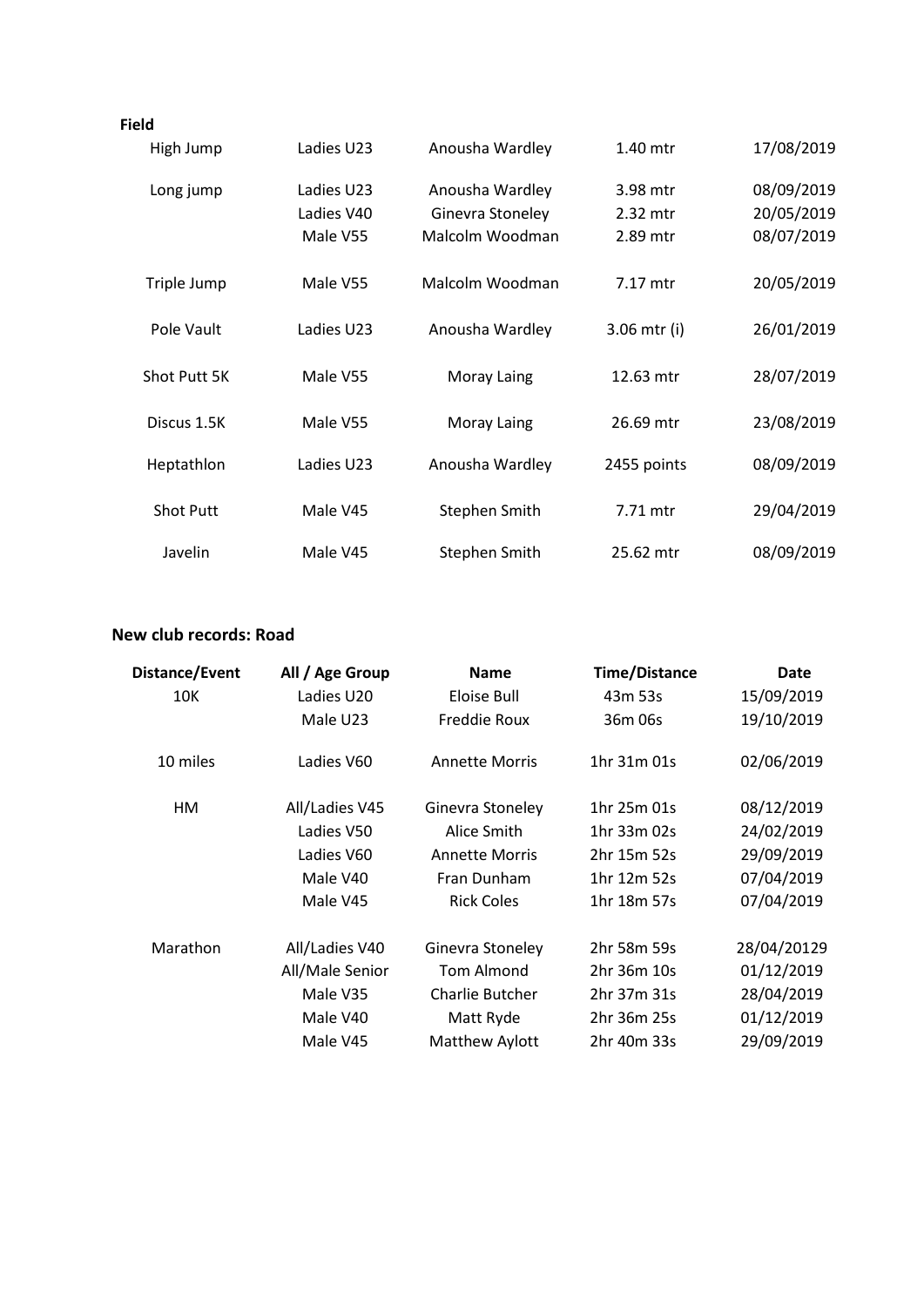## **Numbers of Personal Bests, by event**

### **(too many to detail by name, but you know if you're one).**

### **Track**

| 100m             | $\overline{c}$ |
|------------------|----------------|
| 200m             | 1              |
| 400m             | 3              |
| 800m             | 3              |
| 1 mile           | 1              |
| 1500m            | 3              |
| 3,000m           | 5              |
| 5,000m           | 11             |
| 10,000m          | 12             |
| <b>Field</b>     |                |
| High Jump        | 1              |
| Long Jump        | $\overline{2}$ |
| Triple Jump      | 1              |
| <b>Shot Putt</b> | $\overline{2}$ |
| <b>Discus</b>    | $\overline{2}$ |
| Heptathlon       | 1              |
| Road             |                |
| 5Κ               | 8              |
| 10K              | 27             |
| 10 miles         | 10             |
| Half marathon    | 22             |
| 20 miles         | 2              |
| Marathon         | 18             |
| parkrun          | 25             |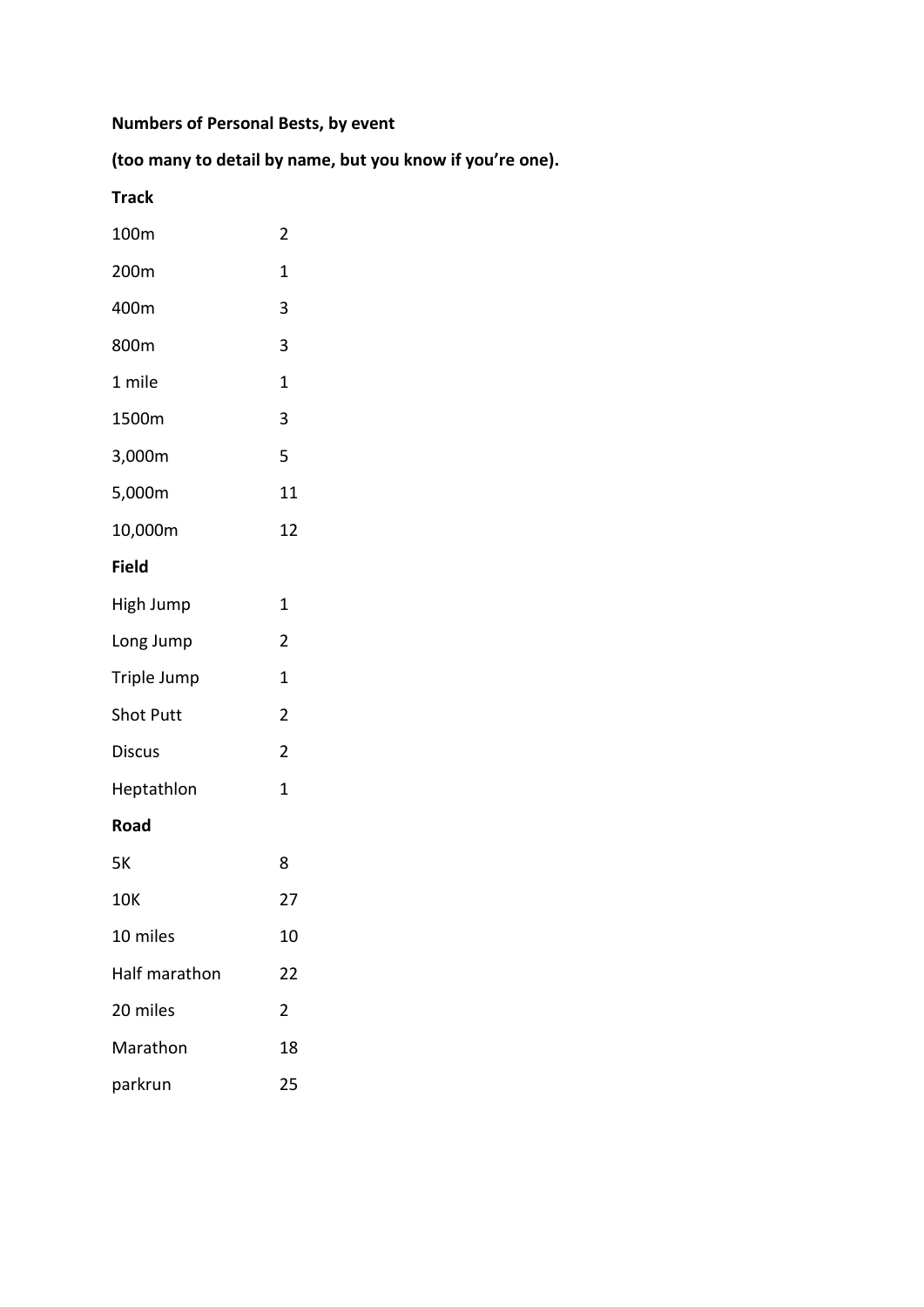## **UK TOP 100 RANKINGS (excluding parkrun):**

### **Ladies**

| Joanna Davey          | 400m          | V40: 18 <sup>th</sup> |
|-----------------------|---------------|-----------------------|
|                       | 800m          | $V40:2^{nd}$          |
|                       | 1500m         | V40: 10 <sup>th</sup> |
|                       | 1 mile        | V40: 4 <sup>th</sup>  |
|                       | 5000m track   | V40: 17 <sup>th</sup> |
| <b>Annette Morris</b> | 400m          | V60: 33rd             |
|                       | 800m          | V60: 39th             |
|                       | 1500m         | V60: 35th             |
|                       | 3000m         | V60: 27 <sup>th</sup> |
| Ginevra Stoneley      | 200m          | V40: 53rd             |
|                       | 1500m         | V40: 24 <sup>th</sup> |
|                       | 3000m         | V40: 18th             |
|                       | 5000m track   | V40: 14th             |
|                       | <b>5K</b>     | V40: 39th             |
|                       | 10 miles      | V40: 72nd             |
|                       | Half marathon | V45: 19th             |
|                       | Marathon      | V40: 23rd             |
| Anousha Wardley       | Pole Vault    | U23 19th              |